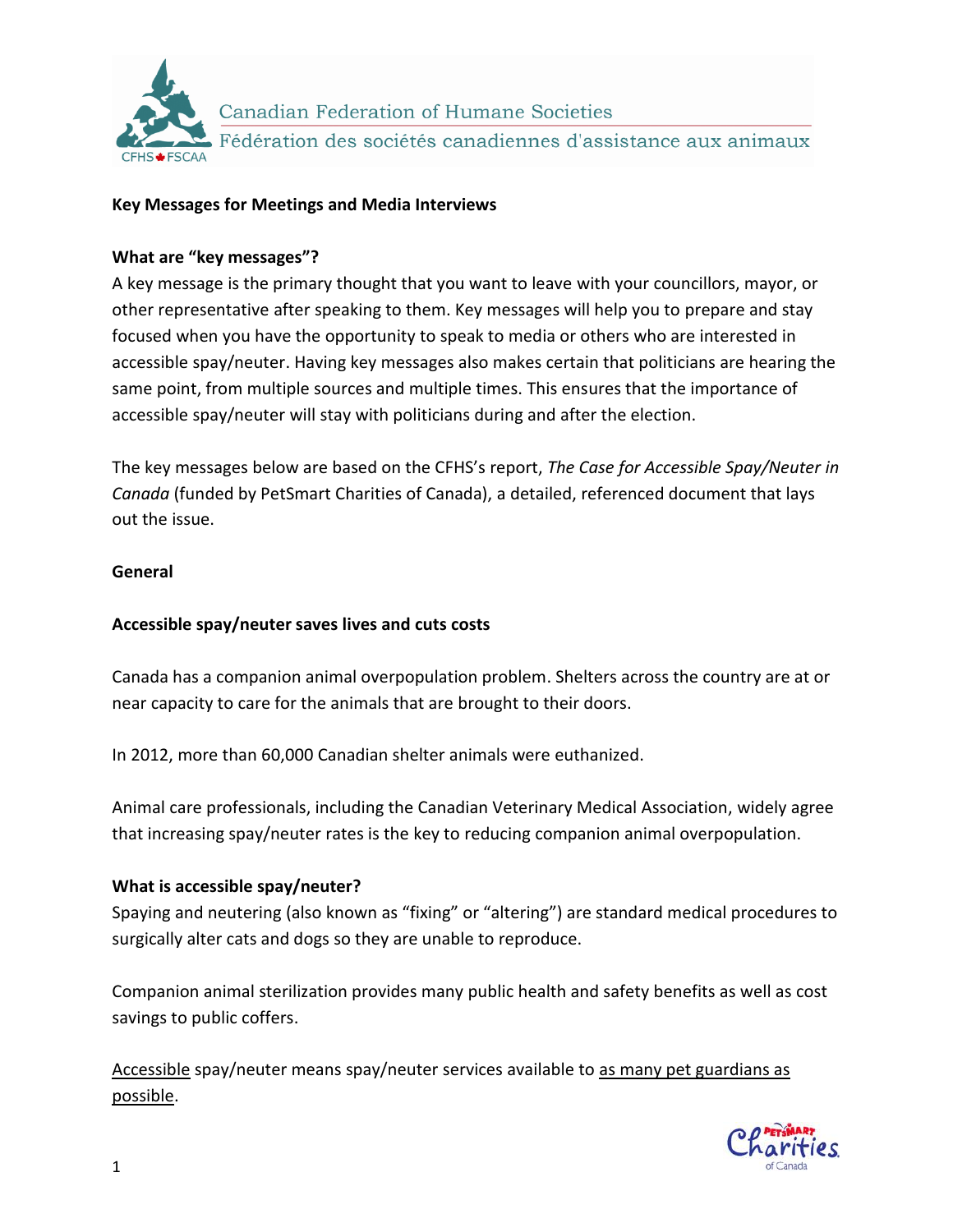

Canadian Federation of Humane Societies

Fédération des sociétés canadiennes d'assistance aux animaux

#### **What are the barriers that prevent more animals from being spay/neutered?**

The key barriers are:

- lack of clear and accurate information about spay/neuter;
- the high cost of surgery;
- lack of proximity of veterinary services; and
- other issues of transportation.

# **What are the costs of cat and dog overpopulation?**

Cat and dog overpopulation results in many costs to communities:

- extensive spending by local government agencies responding to animal complaints such as dog bites, nuisances, and livestock death;
- costs of impounding, sheltering, and euthanizing stray, homeless, or abandoned animals;
- costs required to address risks to public health; and
- costs that are more difficult to measure such as the tremendous loss of animal life and the associated animal and human suffering.

#### **What is the solution?**

Animal care professionals widely agree that accessible spay/neuter is the solution to companion animal overpopulation. Accessible spay/neuter options include:

- low-cost or subsidized surgery;
- high-quality/high-volume spay/neuter clinics;
- mobile services and transportation assistance; and
- public awareness and education.

Accessible spay/neuter programs may also be supported by legislation and financial incentives. Without accessible spay/neuter programs, laws and incentives have not been found to be sufficient

#### **How do accessible spay/neuter programs address the costs to communities?**

Accessible spay/neuter programs have been shown to

- reduced shelter intake and euthanasia levels;
- fewer stray and feral animals;
- fewer animal complaints; and
- increased adoptions in local shelters and rescue agencies;

Sterilization also provides benefits in terms of the individual animal's health and behaviour.

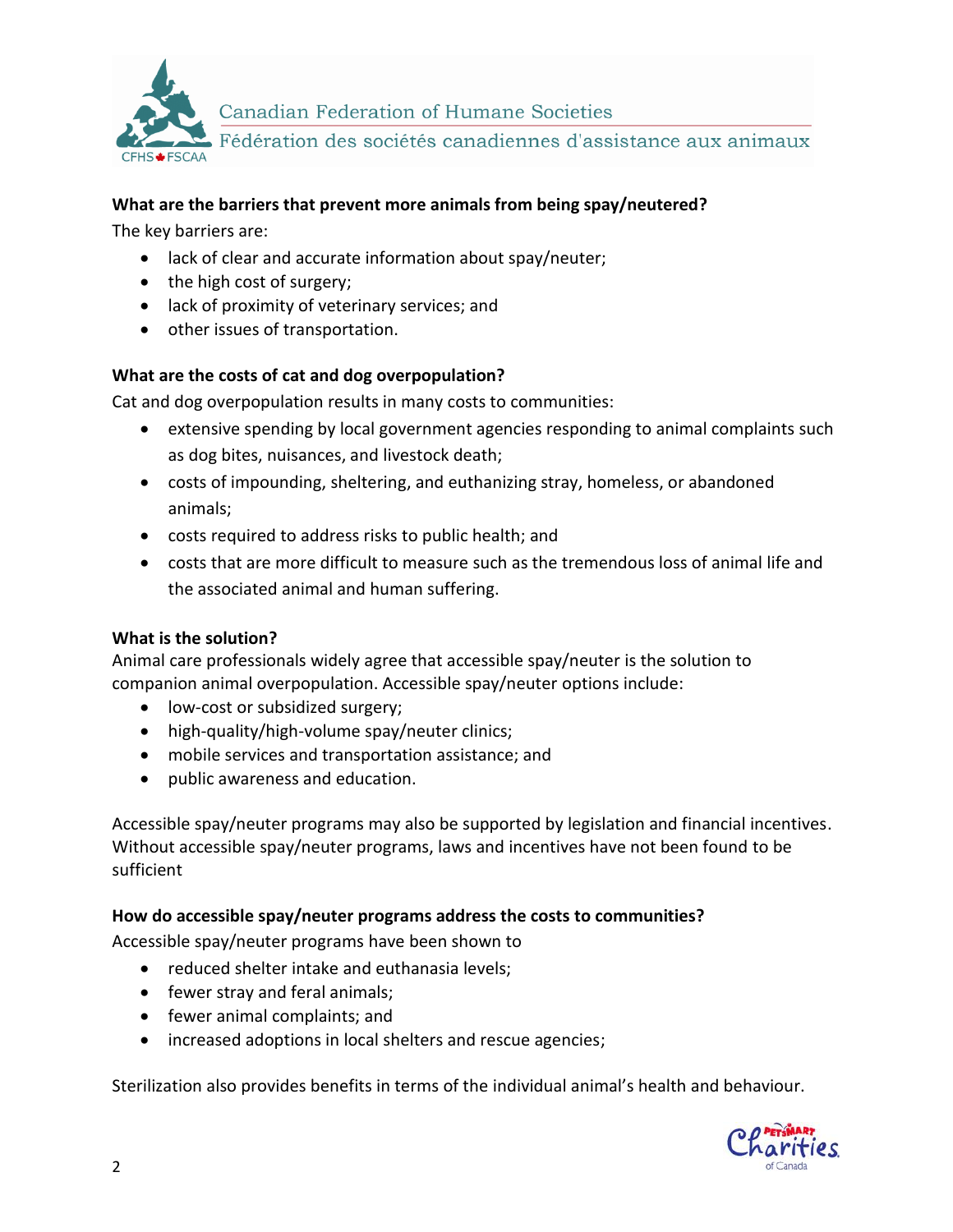

Canadian Federation of Humane Societies Fédération des sociétés canadiennes d'assistance aux animaux

**Do accessible spay/neuter initiatives take business away from private practice veterinarians?** It is a myth that spay/neuter initiatives compete for business with private veterinary practices. In fact accessible spay/neuter initiatives have been proven to attract clients who are not yet in a relationship with a veterinarian.

Accessible spay/neuter initiatives also promote the use of non-subsidized veterinary services.

#### **What should governments do?**

- Municipalities should invest in accessible spay-neuter solutions and will benefit from cost savings as a result.
- Local and provincial governments should demonstrate leadership and engage their communities to develop accessible spay/neuter solutions.
- Public authorities need to implement consistent, coordinated spay/neuter communication as well as education/outreach programming to promote the importance of companion animal sterilization.
- All stakeholders should engage in collaborative discussion and partnerships to identify and implement the best accessible approaches for a given community.
- The CFHS makes 15 recommendations in its report, *The Case for Accessible Spay/Neuter in Canada,* about what animal welfare organizations, the veterinary community, and governments can do.

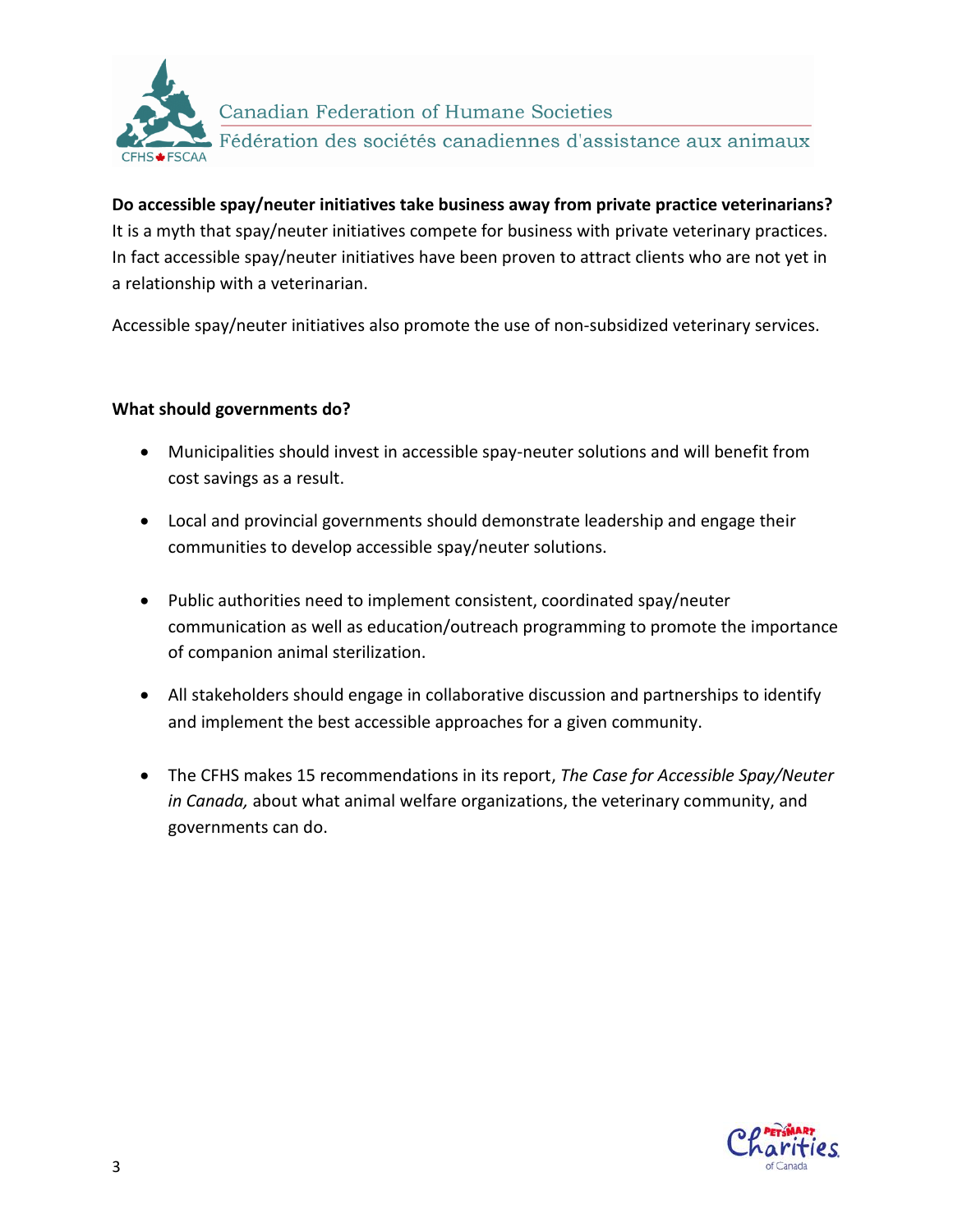

Fédération des sociétés canadiennes d'assistance aux animaux

# **Appendix: CFHS Recommendations**

#### For animal welfare organizations

- As historical leaders in addressing issues of companion animal overpopulation, the animal welfare community engage collaboratively with other stakeholders and advocate for accessible spay/neuter programs locally, provincially, and nationally.
- Shelters, SPCAs, humane societies, and rescue organizations incorporate a mandatory spay/neuter program as part of their companion animal adoption procedures.
- Be innovative in creating public outreach activities that engage specific communities and build trust.

# For the veterinary community

- Schools of veterinary medicine and private practice veterinarians collaborate with the animal welfare community to address this critical animal welfare issue.
- Veterinary medical associations work with community stakeholders to identify elements within their current regulations and policies that limit accessible spay/neuter and remove these elements without delay.
- The veterinary community support high-quality/high-volume and subsidized spay/neuter initiatives.

#### For governments

- Each municipality review the current state of companion animal overpopulation and spay/neuter needs in its jurisdiction and establish positive working relationships with local animal welfare and veterinary stakeholders to devise a well-funded accessible spay/neuter program.
- Municipalities establish and enforce companion animal licensing for both cats and dogs that set significantly higher fees for unsterilized versus sterilized animals.
- Revenue from animal control programs (such as licensing fees) be invested directly in accessible spay/neuter initiatives.